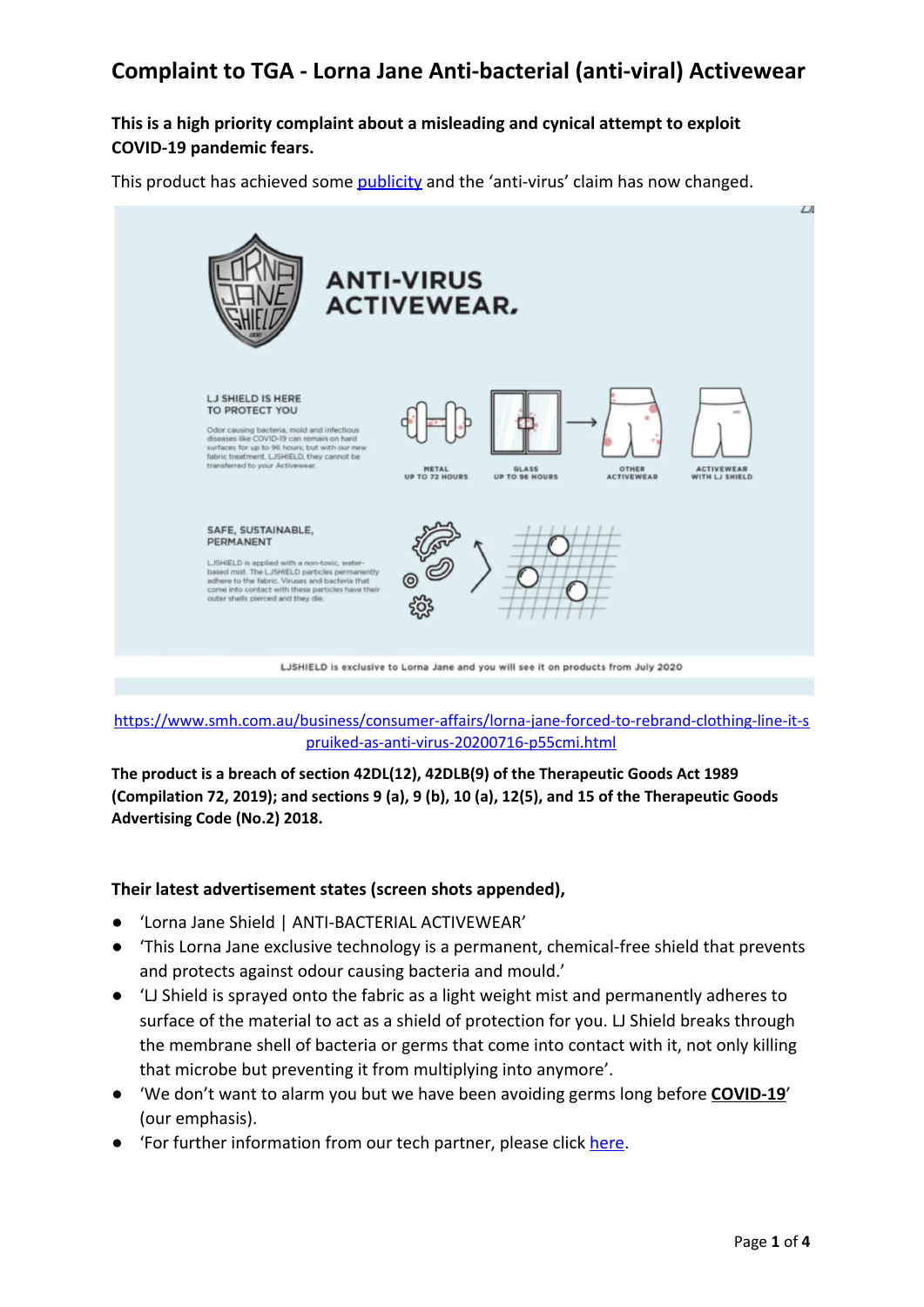This links to: <http://fuzebiotech.com/> which still mentions 'virus' and 'infectious disease'.

This site also has [in-vitro](http://fuzebiotech.com/testing/) test results that do not appear to have been published in a scientific journal, and are [concealed](https://www.astm.org/Standards/E2149.htm) behind a paywall

Most Australians don't know the [difference](https://theconversation.com/deeply-worrying-92-of-australians-dont-know-the-difference-between-viral-and-bacterial-infections-138619) between viral and bacterial infections.

The clear message of this advertisements and the associated link is that these garments protect against SARS-CoV-2 virus. This is an exploitation of current public health concerns and should be dealt with immediately. The Lorna Jane company should be fined and a retraction ordered on the relevant product advertisements.

Screen shots taken 16/07/2020



The health and wellness of our people and our customers has always been our #1 priority. From designing inspiring Activewear that motivates and empowers women to be more active throughout their day, to now launching a world first in protective technology - Anti-bacterial Activewear that is exclusive to Lorna Jane

#### WHAT IS LJ SHIELD?







This Lorna Jane exclusive technology is a permanent, chemical-free shield that prevents and protects against odour causing bacteria and mould.

It is applied as a water-based, non toxic mist and permanently adheres to our garments. Any bacteria that comes in contact with the fabric is terminated when it comes in touch with the LJ Shield particles.

Did you know?

• In the space of 24 hours, 1 microbe of bacteria multiplies into 7 million!

. Trying on clothing that has been touched or tried on by someone else can expose you to being contaminated by bacteria and germs.

<https://www.lornajane.com.au/first-wear-initiative>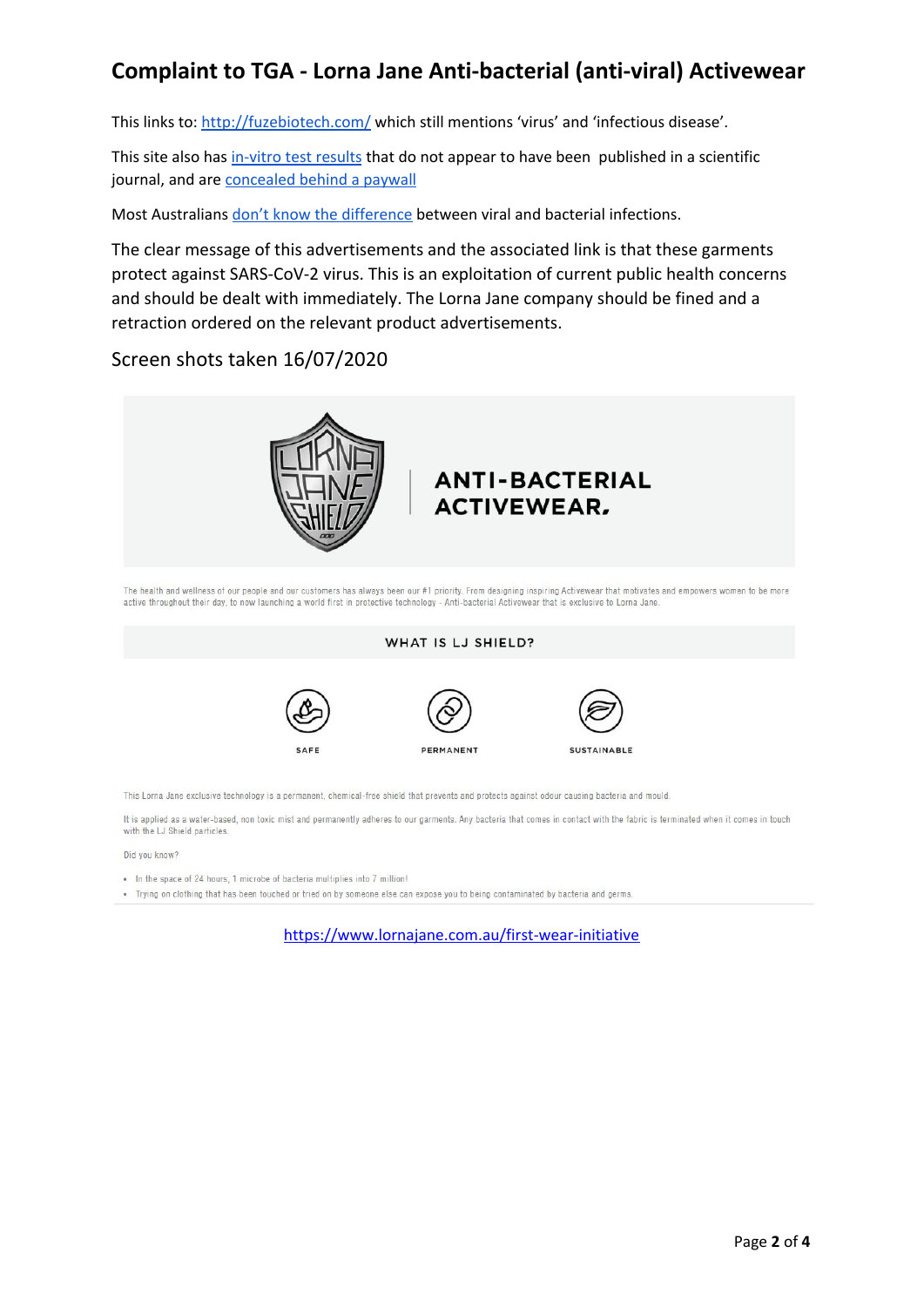

<https://www.lornajane.com.au/first-wear-initiative>

A virus cannot live for long on any surface without a host such as bacteria, microorganisms, mold or fungus.

**Fuze kills these hosts for over 6** months.

<http://fuzebiotech.com/>